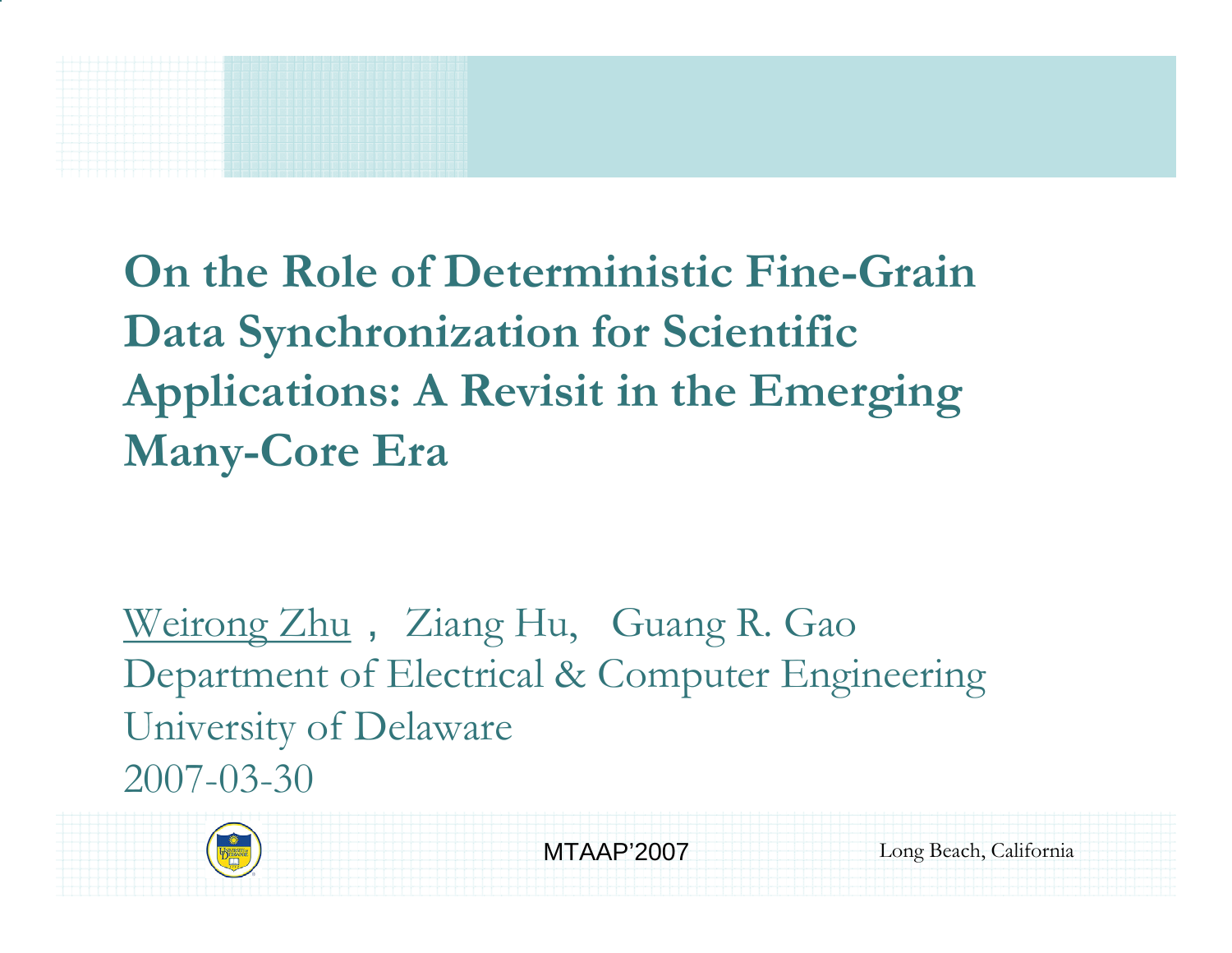#### Outline

- Introduction
- Experience of Parallelizing scientific kernels on a many-core architecture
- Experimental results
- Conclusion

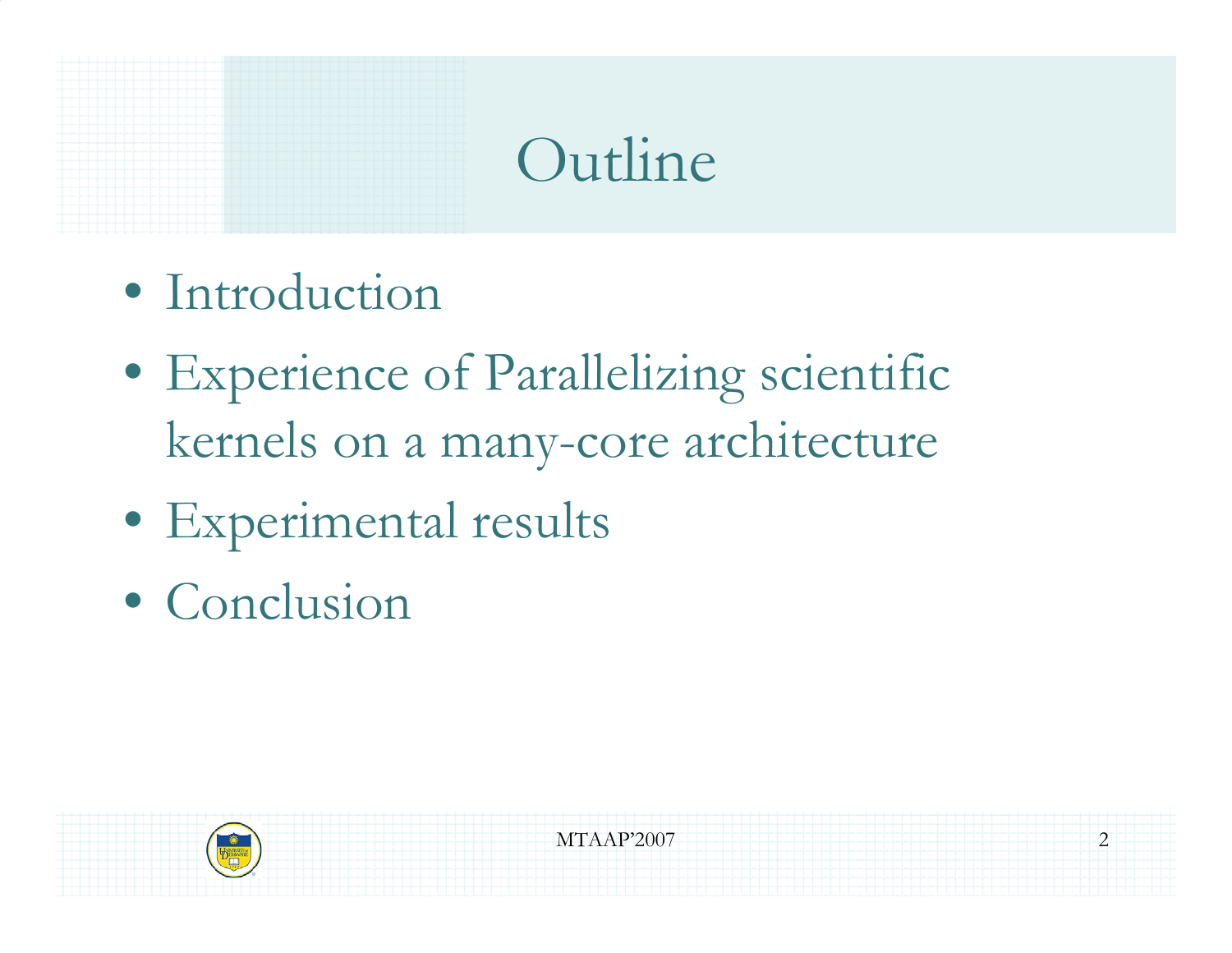# Many-Core Era

- Multi-core (2-8 cores) begins to dominate the market.
- Many-core (10s or 100+ cores) is emerging. [Intel Platform 2015, Bill Dally's Kenote on ICCD'06, Steve Pawlowski's Keynote on HPCA'07]
- Examples:
	- Intel 80-core TeraScale chip & Larrabee chip
	- IBM Cyclops-64 chip with 160 thread units
	- –ClearSpeed 96-core CSX chip
	- Cisco 188-core Metro chip

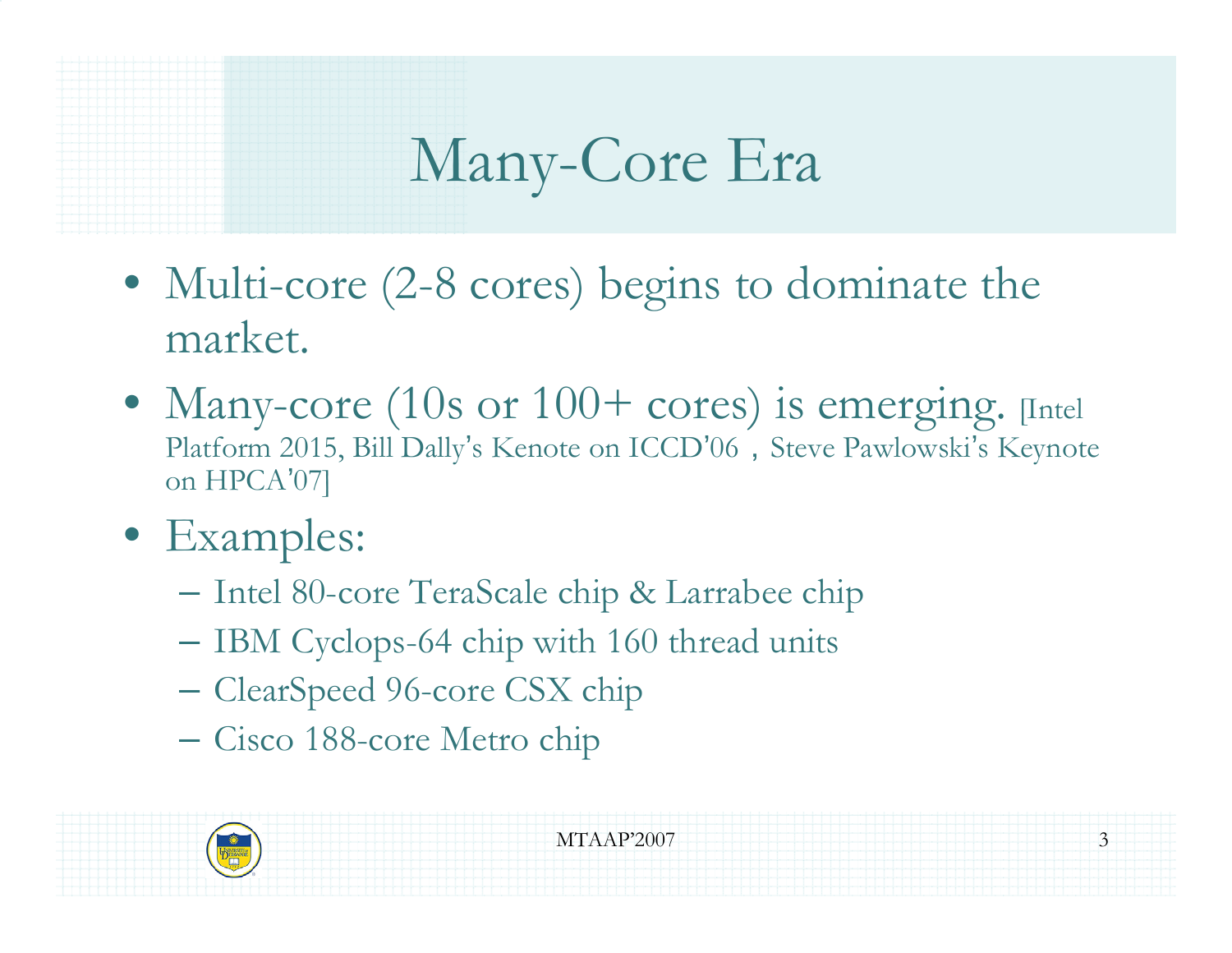### Fine-Grain Synchronization

- Many-core: massive intra-chip parallelism
- Shared memory programming model
- Multithreading: maintain a large number of active threads to exploit the parallelism
- Efficient fine-grain synchronization determines the granularity of parallelism can be exploited. [ChenEtAl1990, TullsenEtAl1999]

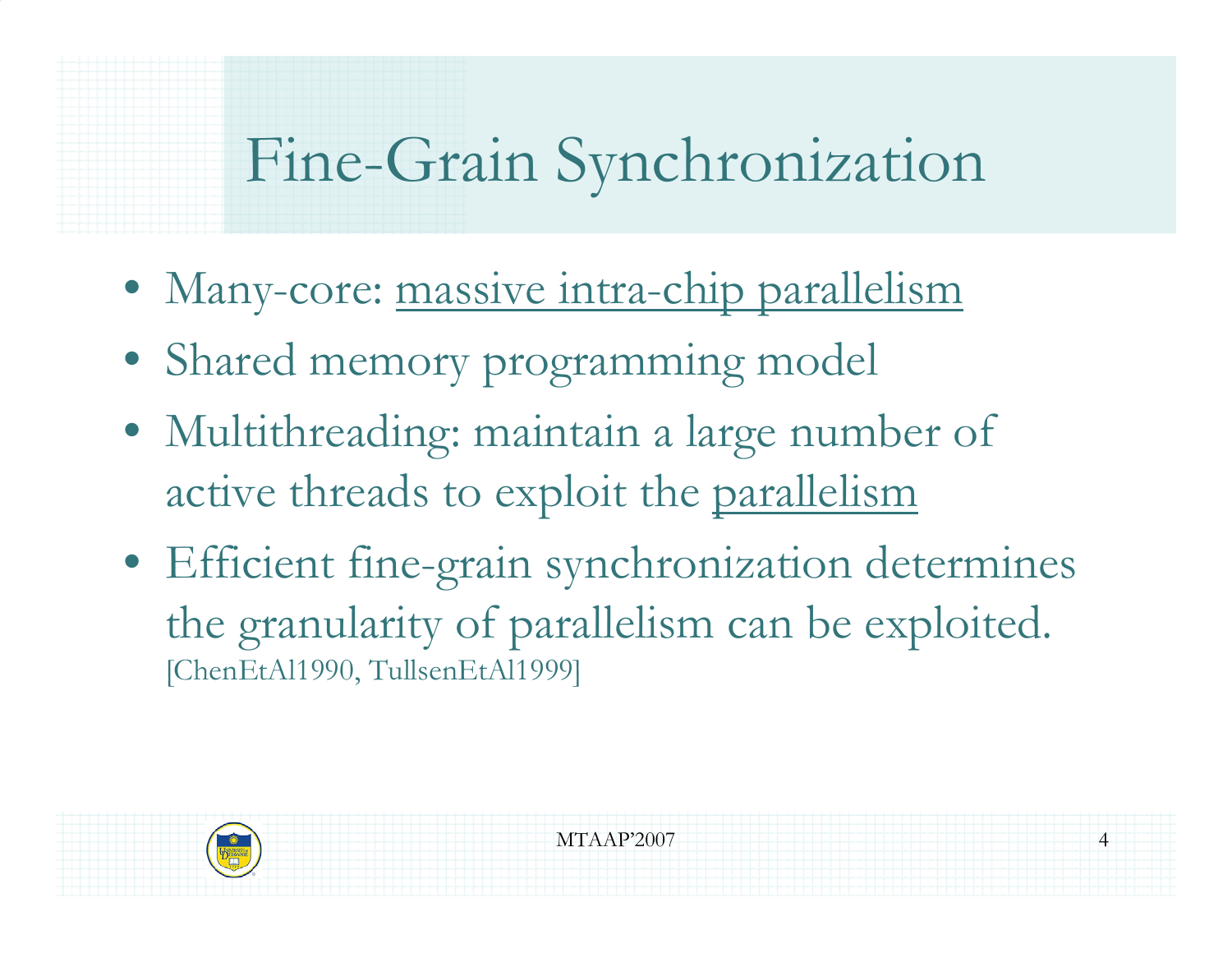# Synchronization

- Under shared-memory programming model, synchronization enforces
	- mutual exclusion
	- **read-after-write data dependency**
- Term used in this presentation
	- $\sim$  *Fine-grain data synchronization*: enforce RAW data dependency on word-level between threads

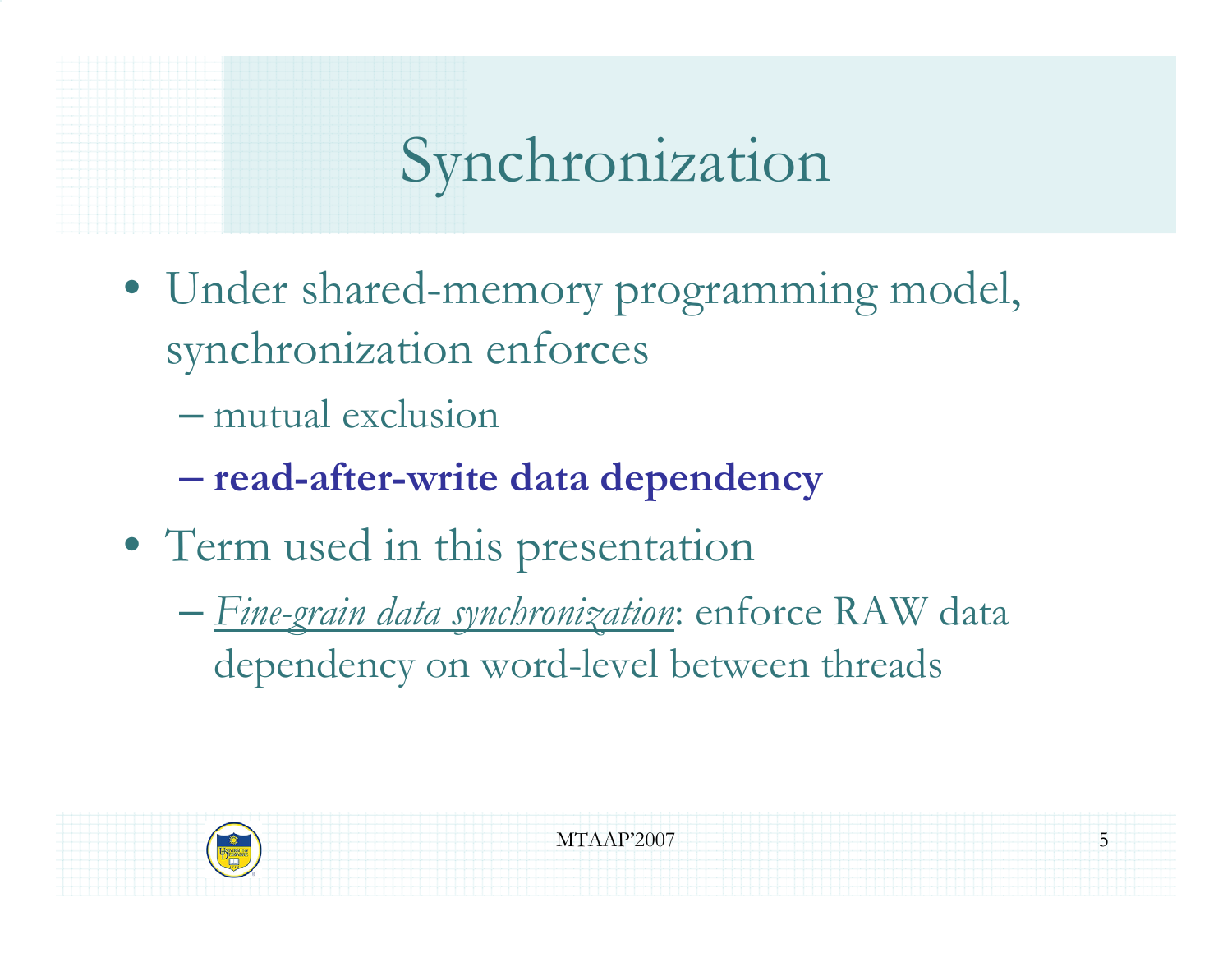# An Example of Fine-Grain Data Synchronization: I-structure



- •Fine-grain synchronization: Associate "state" to a memory location (fine granularity). Synchronization for the memory location is realized through "state transition" on such state.
- • Interface to software: perform read/write as well as synchronization directly on the memory location.

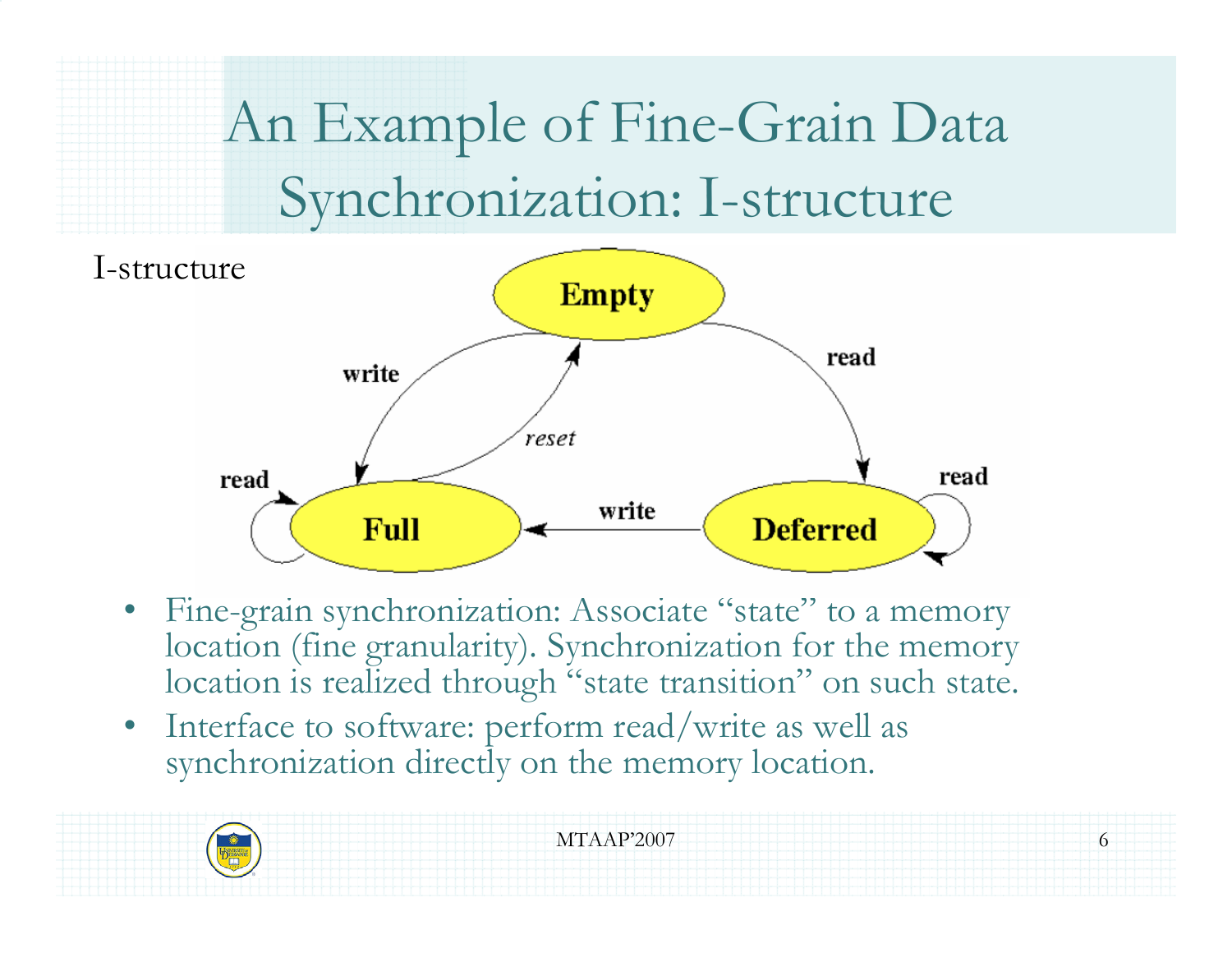# Scientific Applications

- An important class of the target applications for many-core
- Intrinsically deterministic
- When running in parallel with multithreading
	- data dependencies in the code should be enforced effectively & efficiently

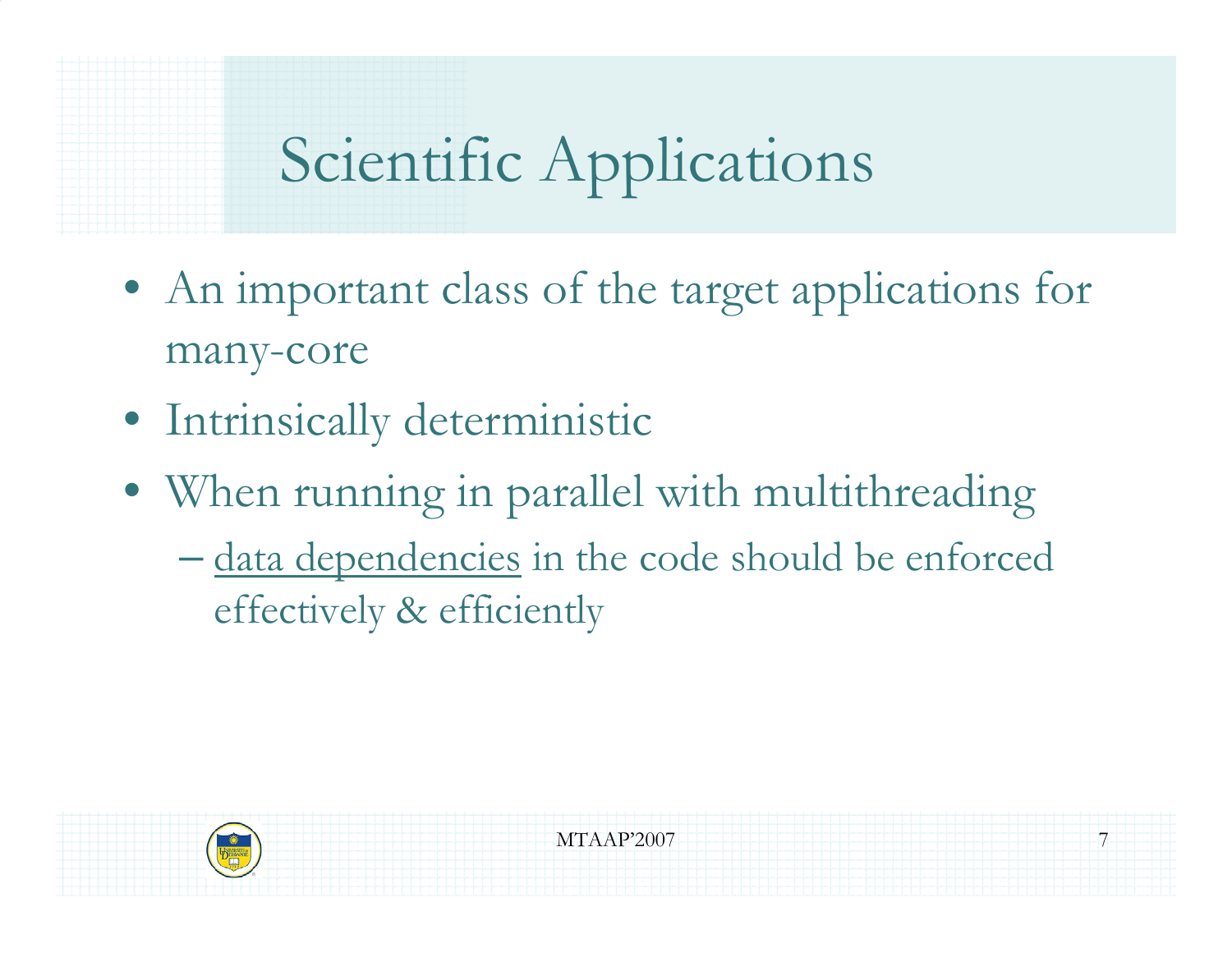Fine-grain Data Synchronization: hardware support

- On previously built multiprocessors:
	- Full/empty bits on Tera, MTA-2, etc.
	- I-structure and M-structure on dataflow model based machines.
- On many-core architectures:
	- $-$  In this paper, we assume the use of *SSB*: *Synchronization State Buffer* [ISCA2007]

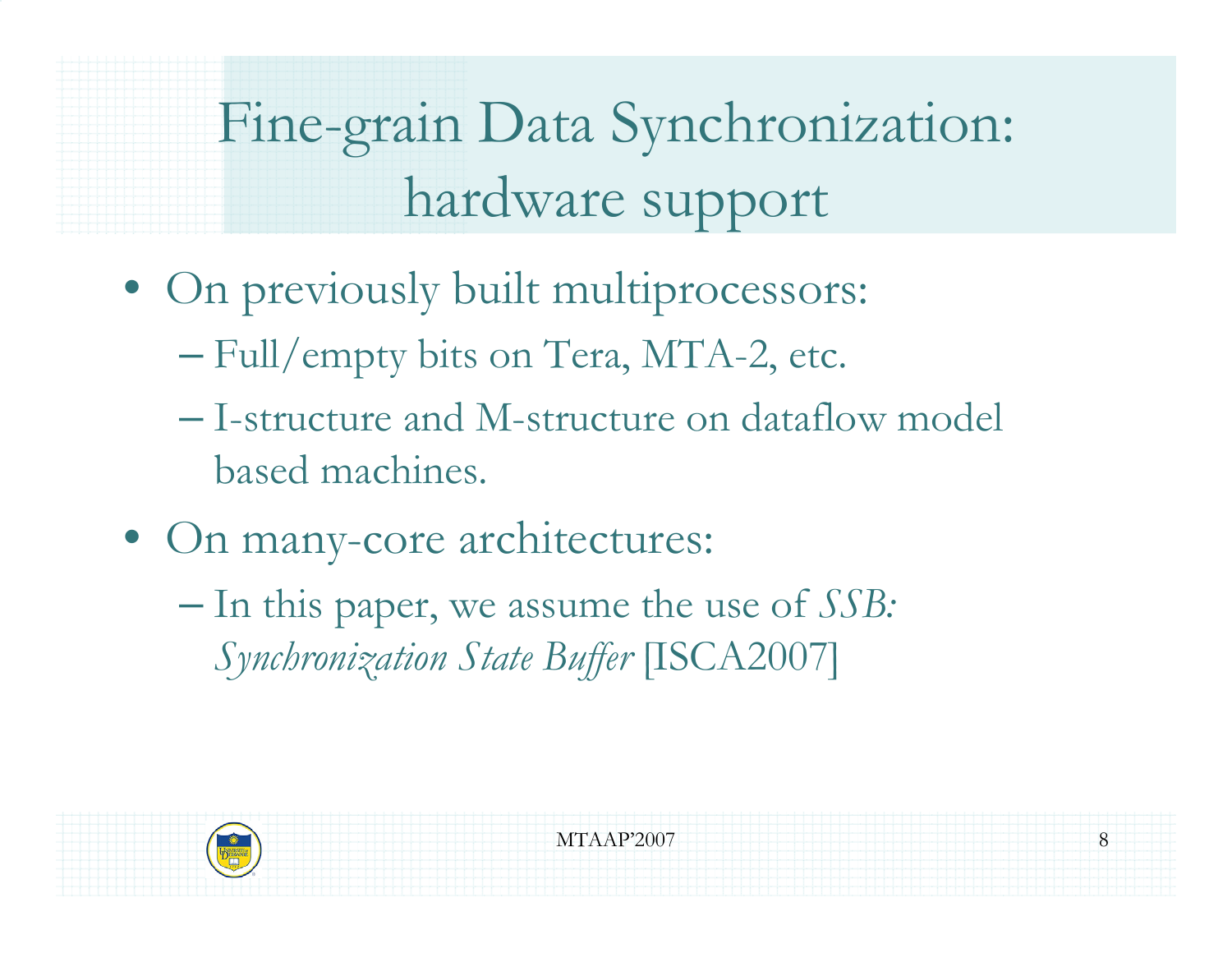### SSB: Synchronization State Buffer

- SSB: A small buffer attached to the memory controller of each memory bank
- Record and manage the states of *active synchronized data units* [ISCA2007]
- Support word-level fine-grain data sync
- We will use



Single-writer-single-reader

Single-writer-multiple-reader

reader

…

reader

writer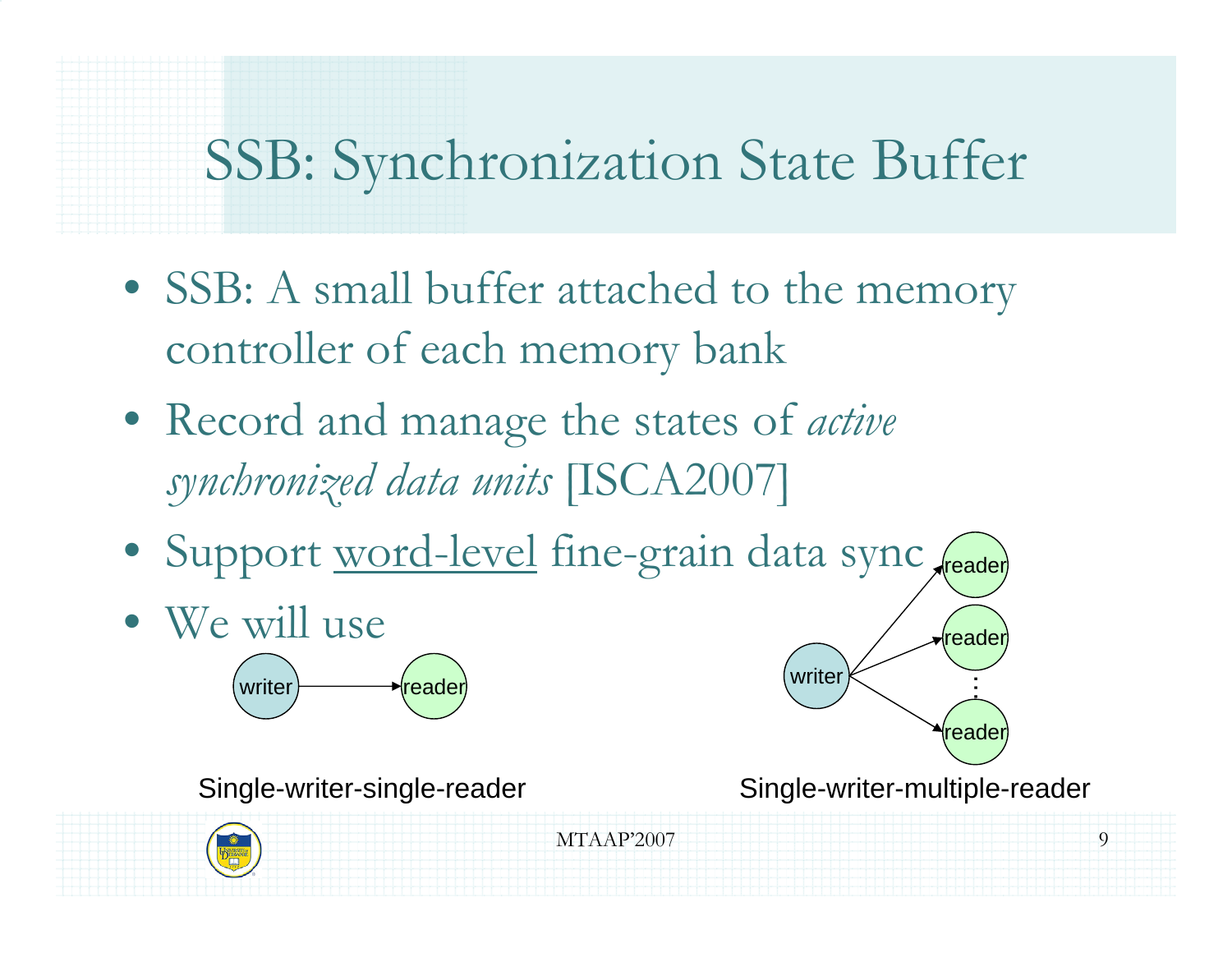#### Parallelization of Scientific Kernels

- We report our experience on parallelizing three representative scientific kernels on a many-core architecture
	- $\sim$ 1D Laplace solver: iterative computation
	- $\sim$  Liner recurrence equations: irregular pattern of data dependencies
	- $\sim$  Wavefront computation: wavefront-like propagated computation
- Key: how fine-grain data sync. is used.

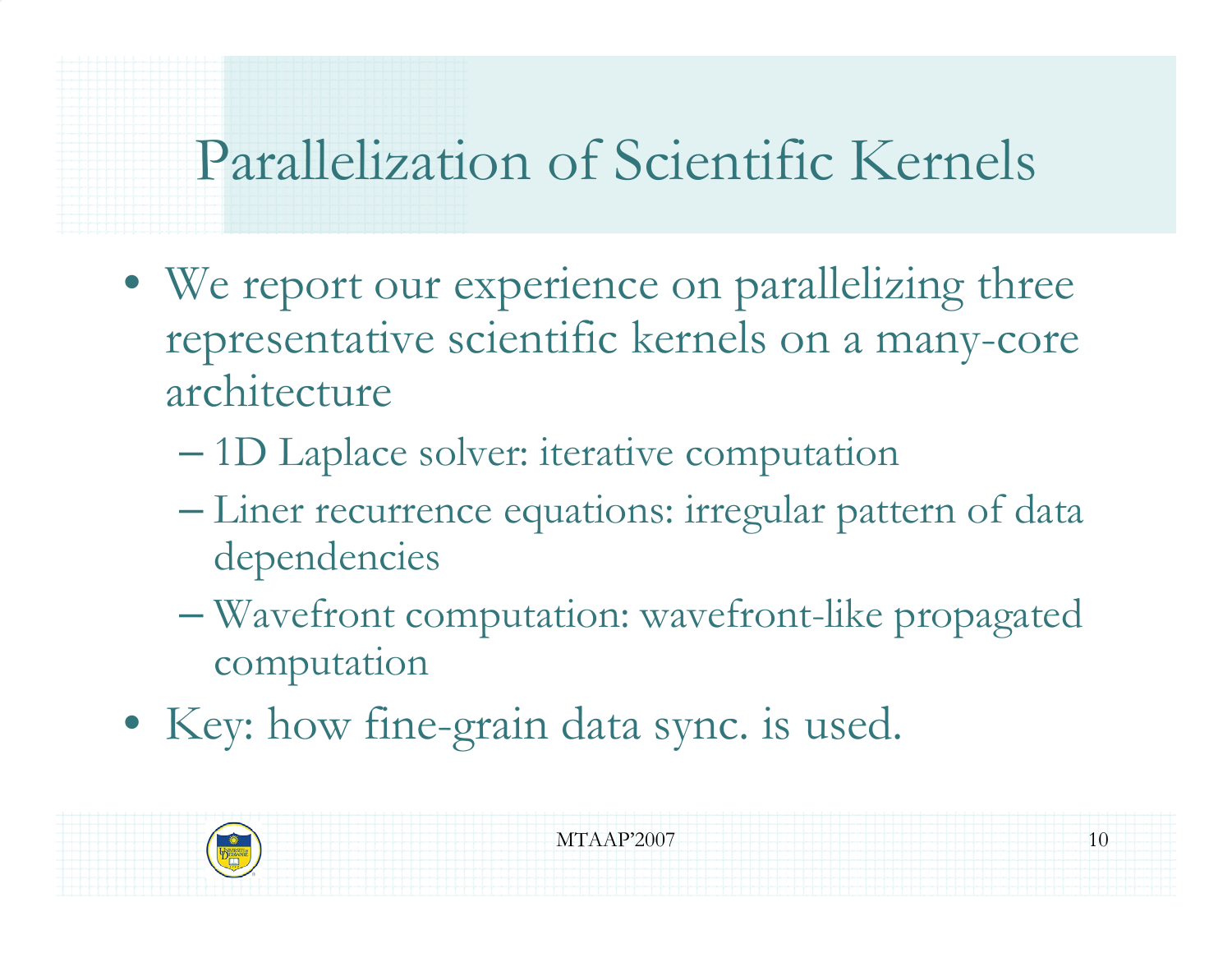### Experimental Infrastructure

#### IBM Cyclops-64 Chip Architecture



- 160 hardware thread units
- three-level explicit memory hierarchy
- efficient thread-level execution support
- SSB is implemented in simulator: 16-entry, 8-way associative per SRAM bank

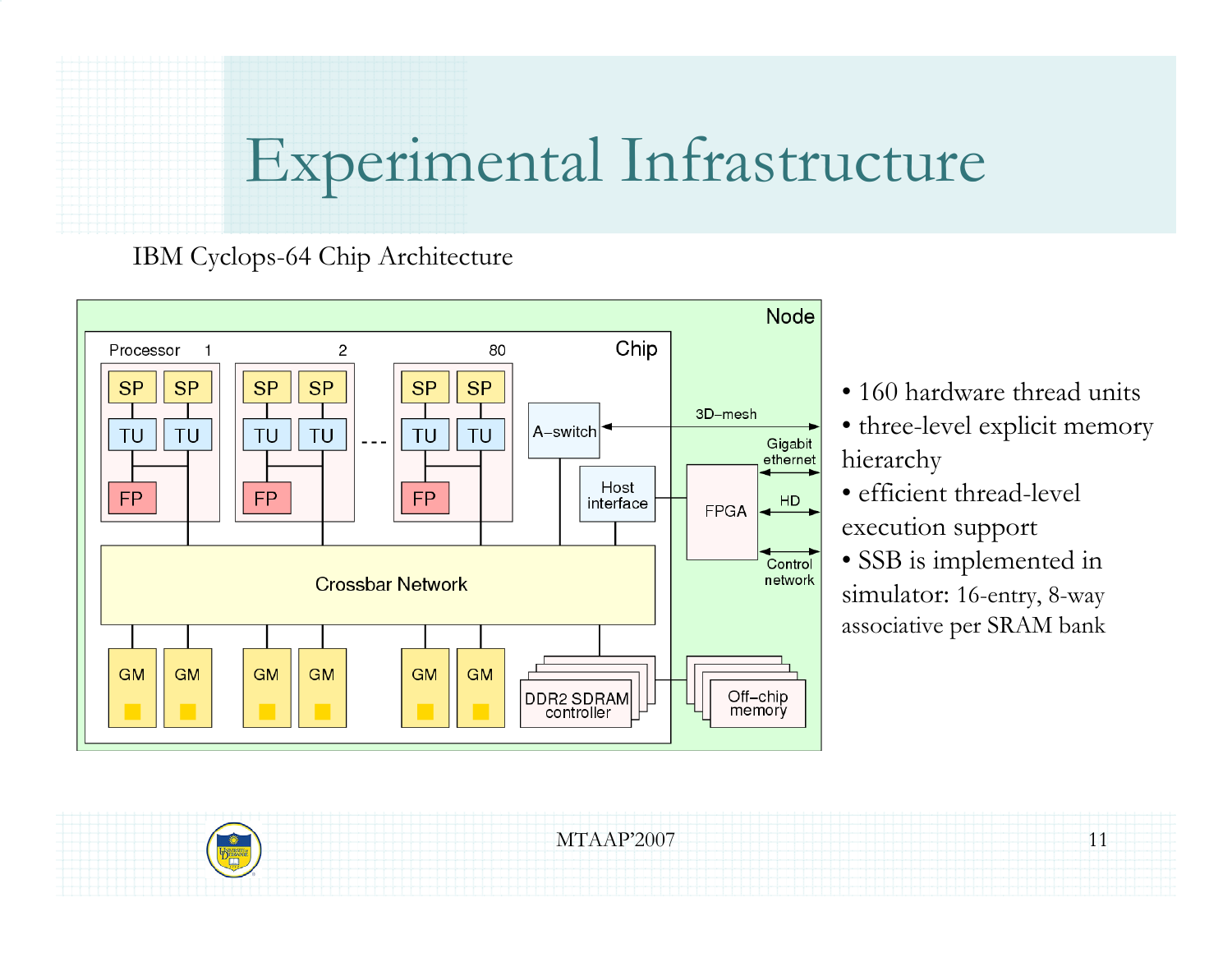# 1D Laplace Solver

• A finite difference method to achieve numerical approximation of Laplace's equation

$$
x\_new[i] = 0.5 \times (x[i-1] + x[i+1] + b[i])
$$



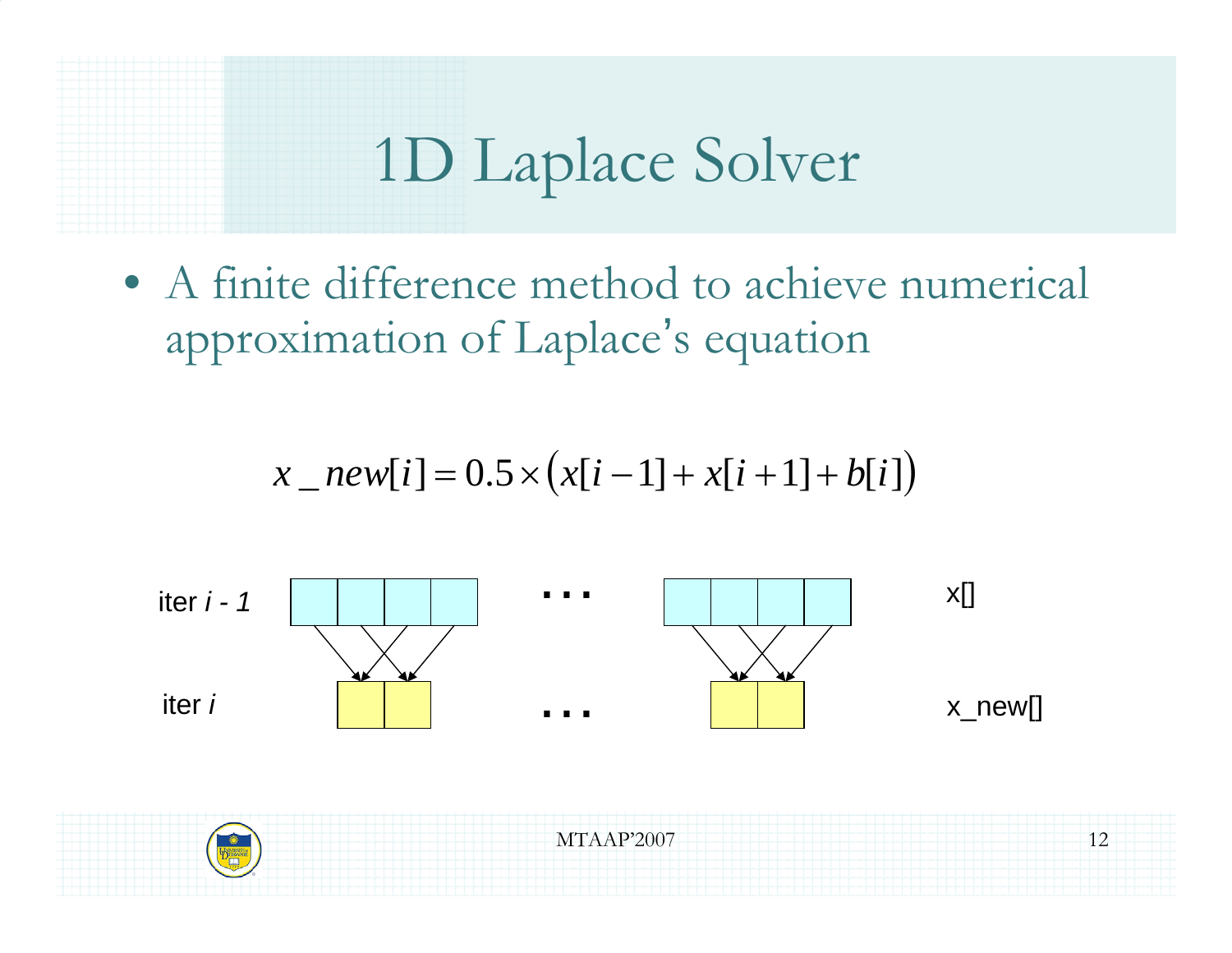#### Linear Recurrence Equation

```
• Livermore Loop 6
```

$$
\begin{array}{lcl} \text{for} & \text{if } i < n; i++) \\ \text{for} & \text{if } k = 0; k < i; k++) \\ & \text{if } i & j & k++) \\ & \text{if } i & j & j & k \end{array}
$$

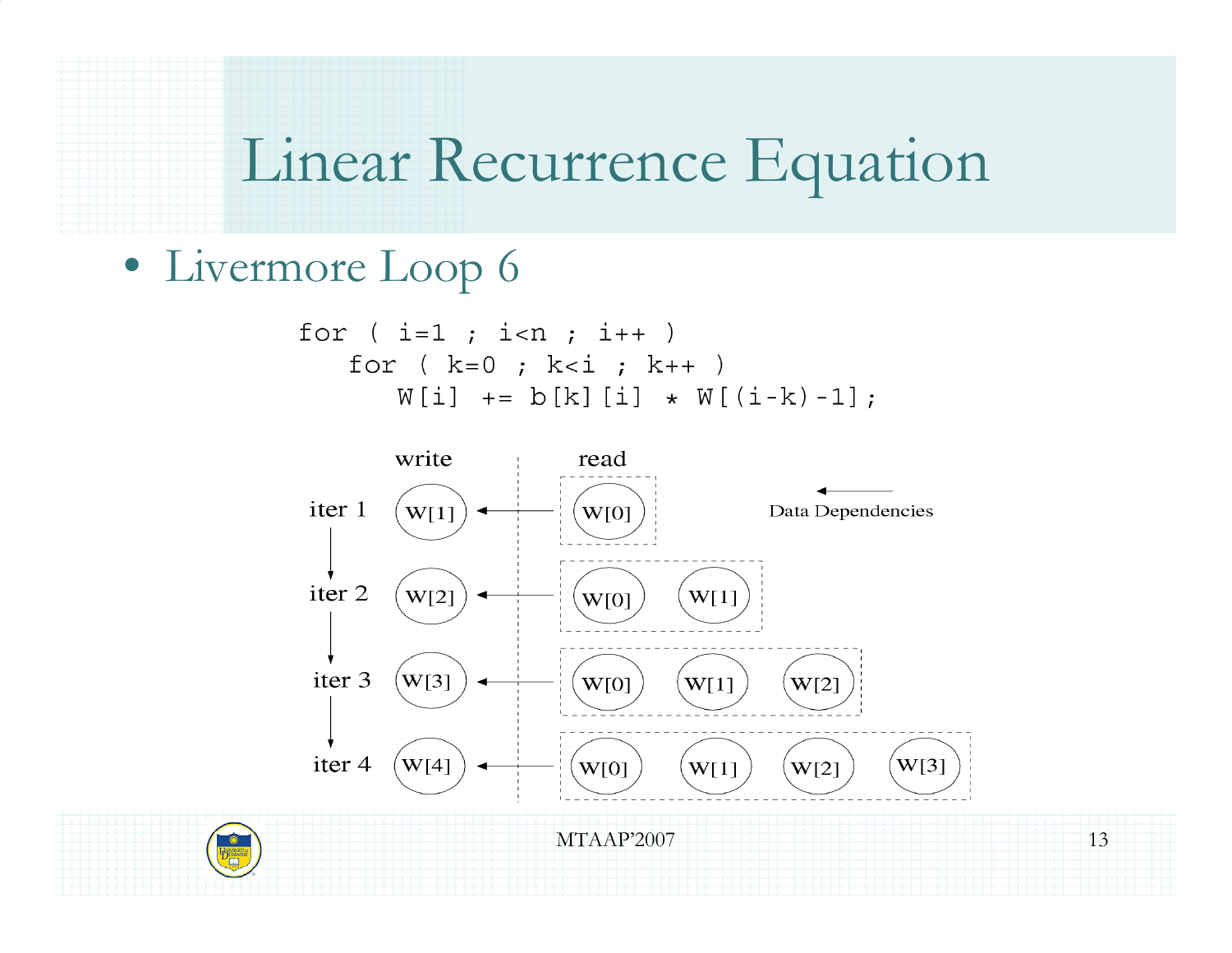#### Wavefront Computation



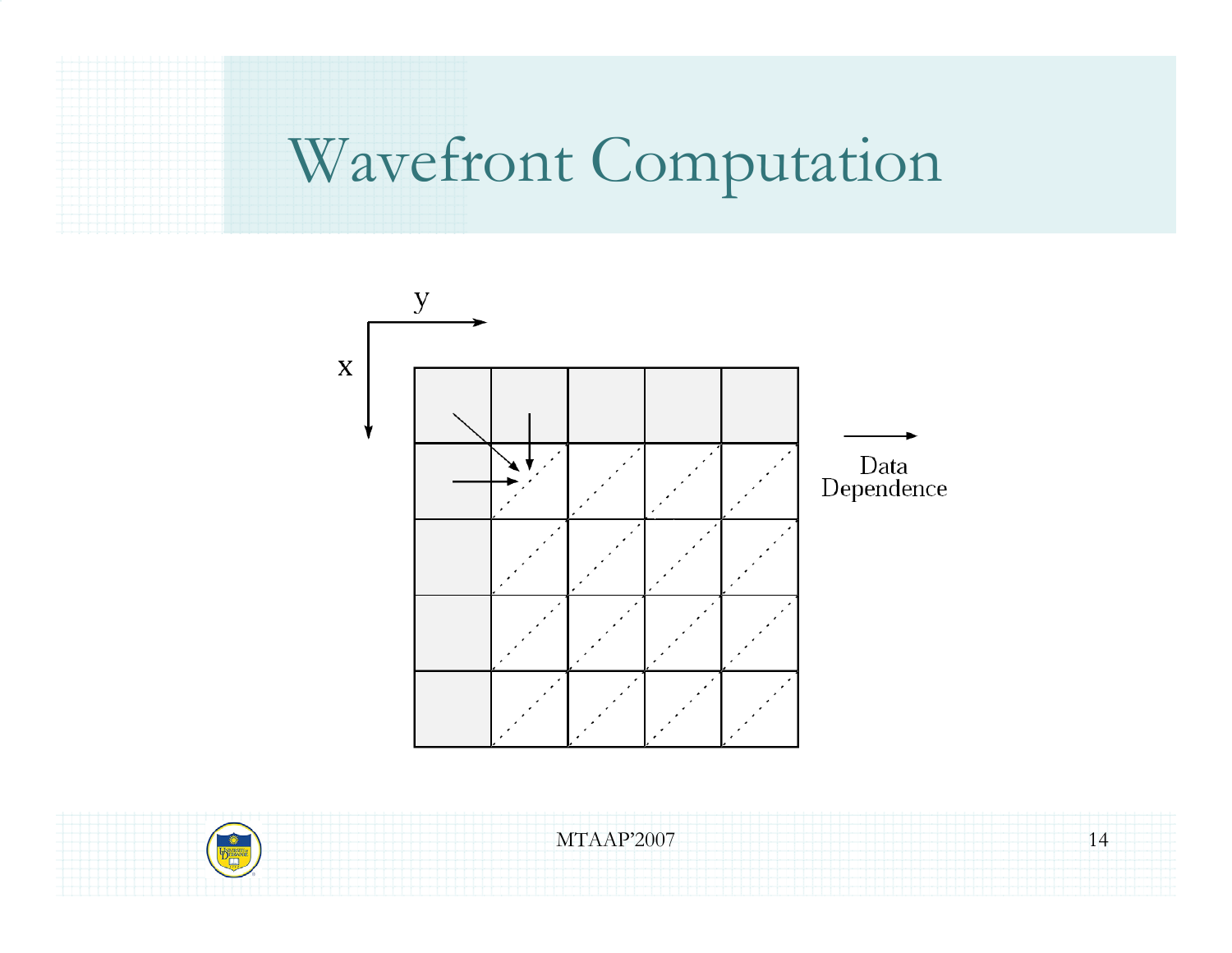# Parallelization of Kernels

• Coarse-Grain version: using barrier (implemented using C64 on-chip signal bus directly)

all-to-all, all consumers waits for all producers

- Fine-Grain version: using fine-grain data synchronization supported by SSB.
	- point-to-point: using word-level synchronized read/write to enforce RAW data dependencies inherent in the application.

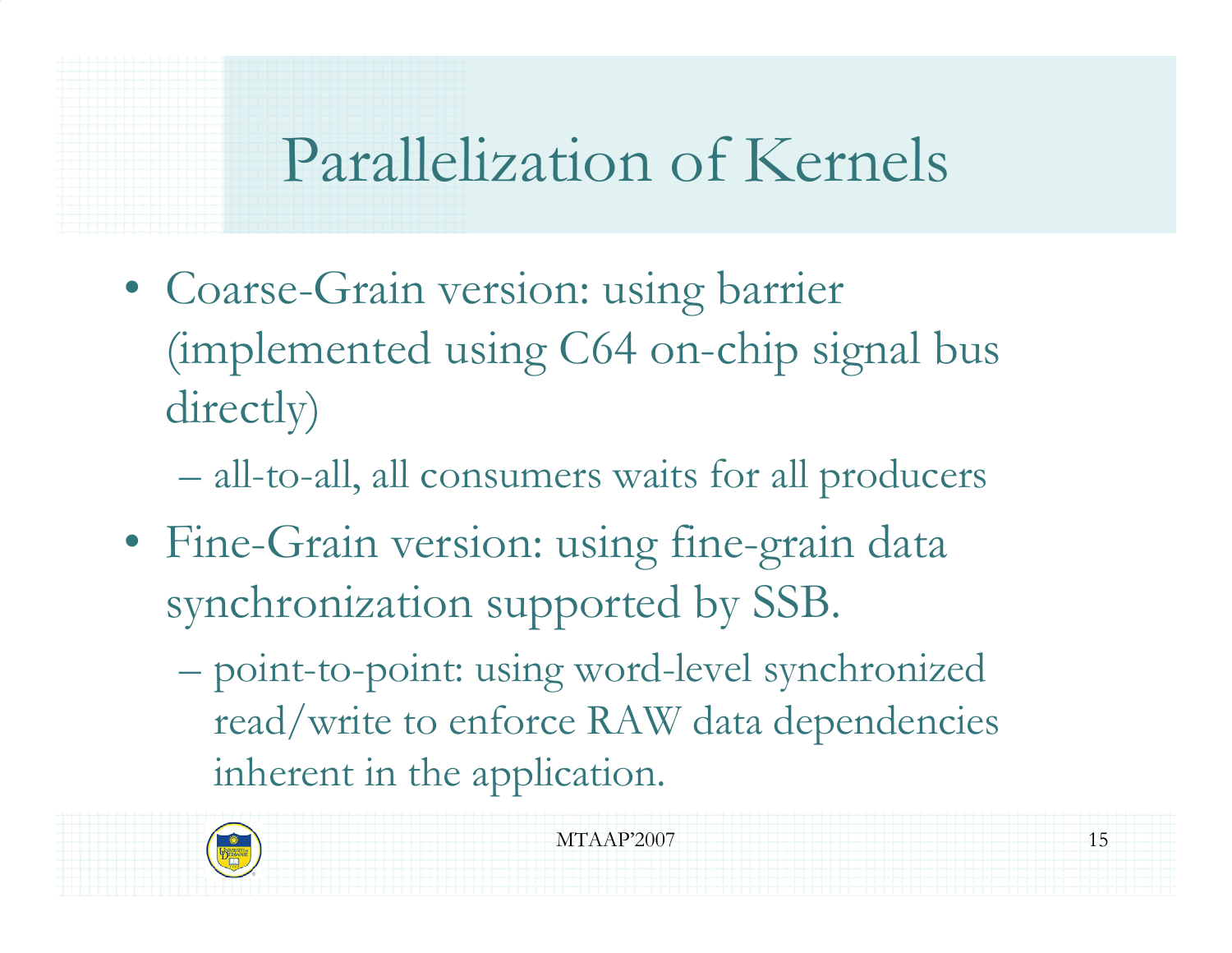# Wavefront Computation: Coarse-Grain Parallelization



(a) Partition the Solution Space

(b) Computation Scheme in Parallel

K: determines the granularity of data associated with each barrier



MTAAP'2007

Barrier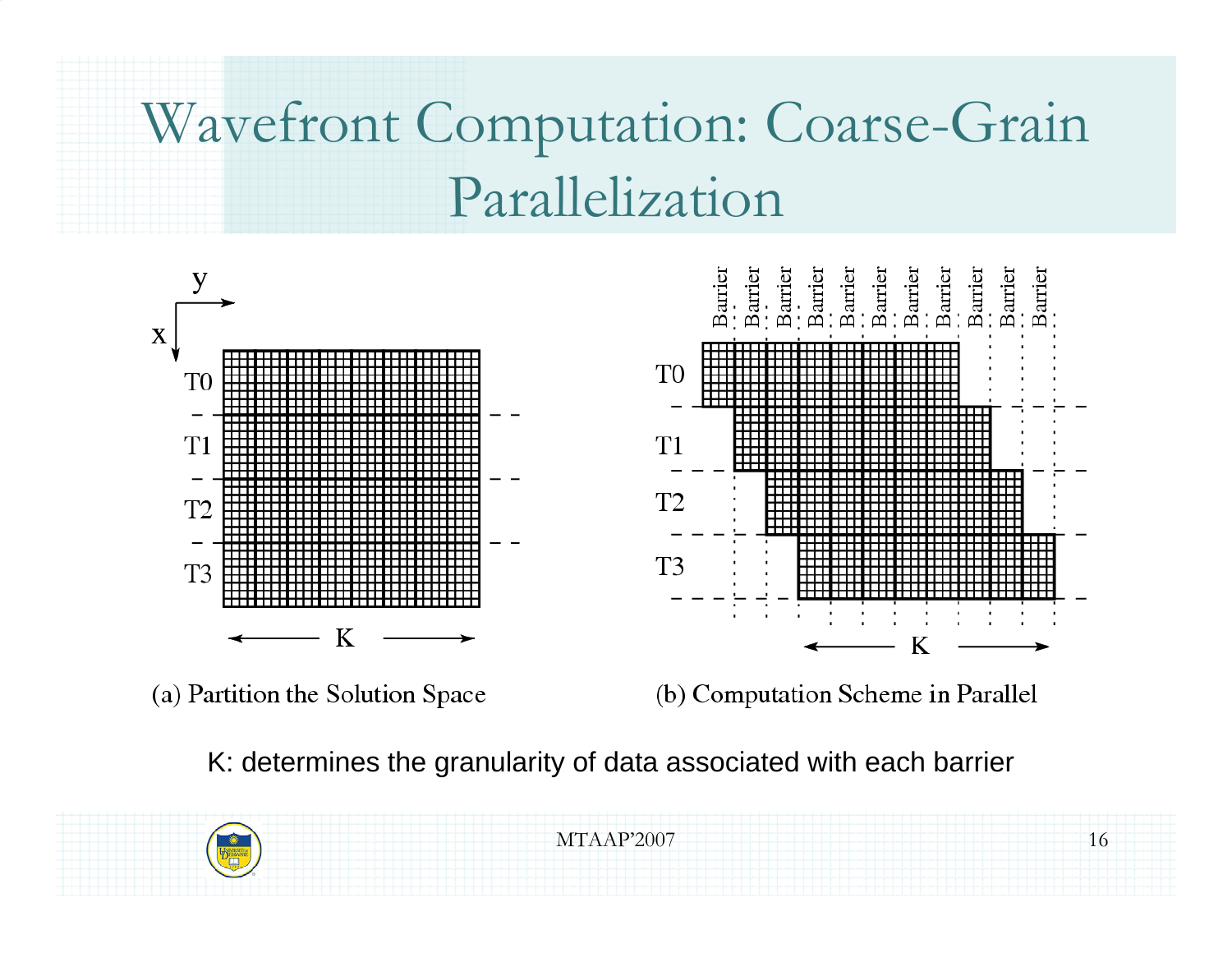# Wavefront Computation: Fine-Grain Parallelization



- Use fine-grain data sync to enforce the data dependencies
- No barrier

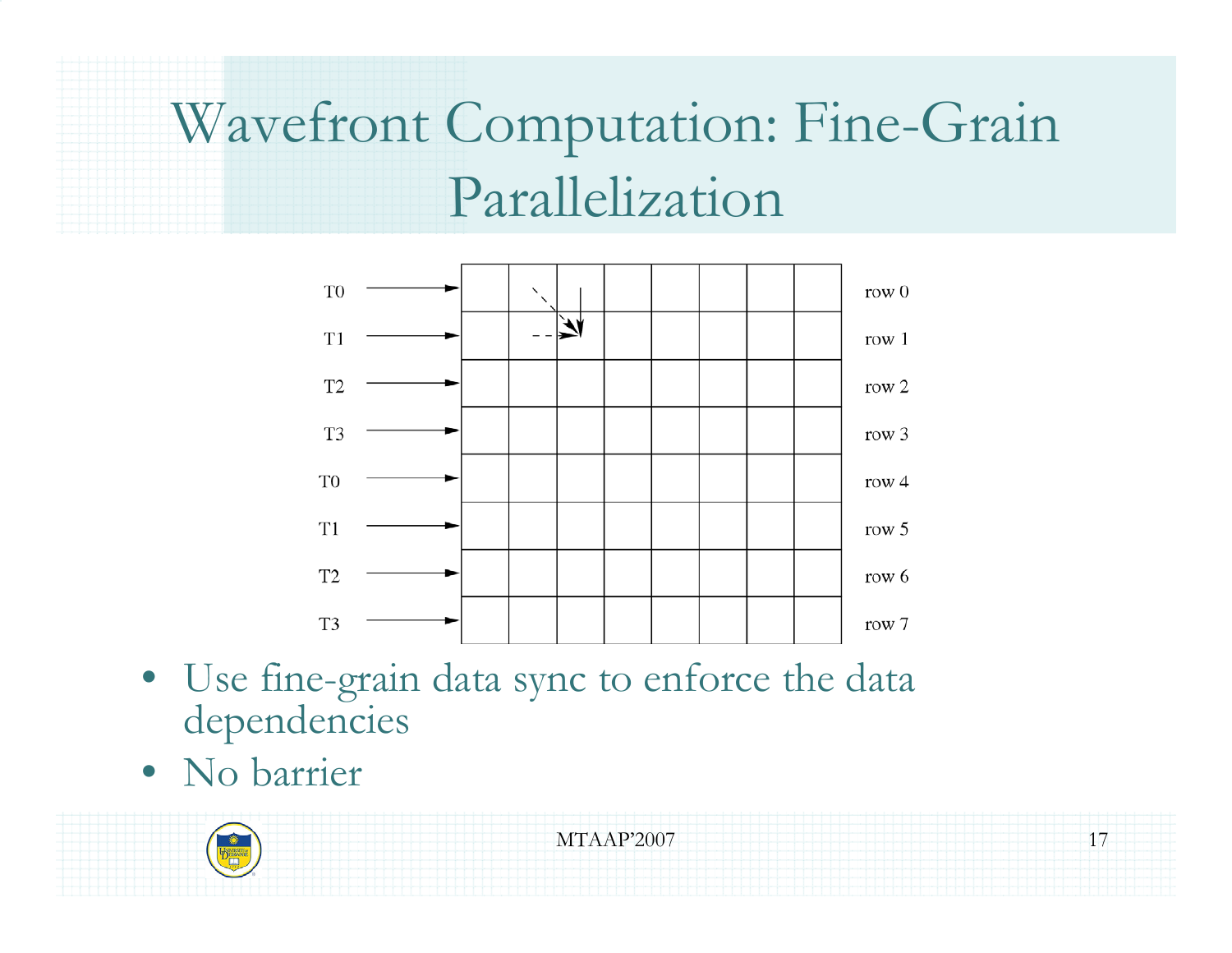# 1D Laplace Solver



When runs on 128 threads with a problem size of 4,096, the fine-grain version achieves a speedup of 109, outperforms the coarse-grain one by 38.1%

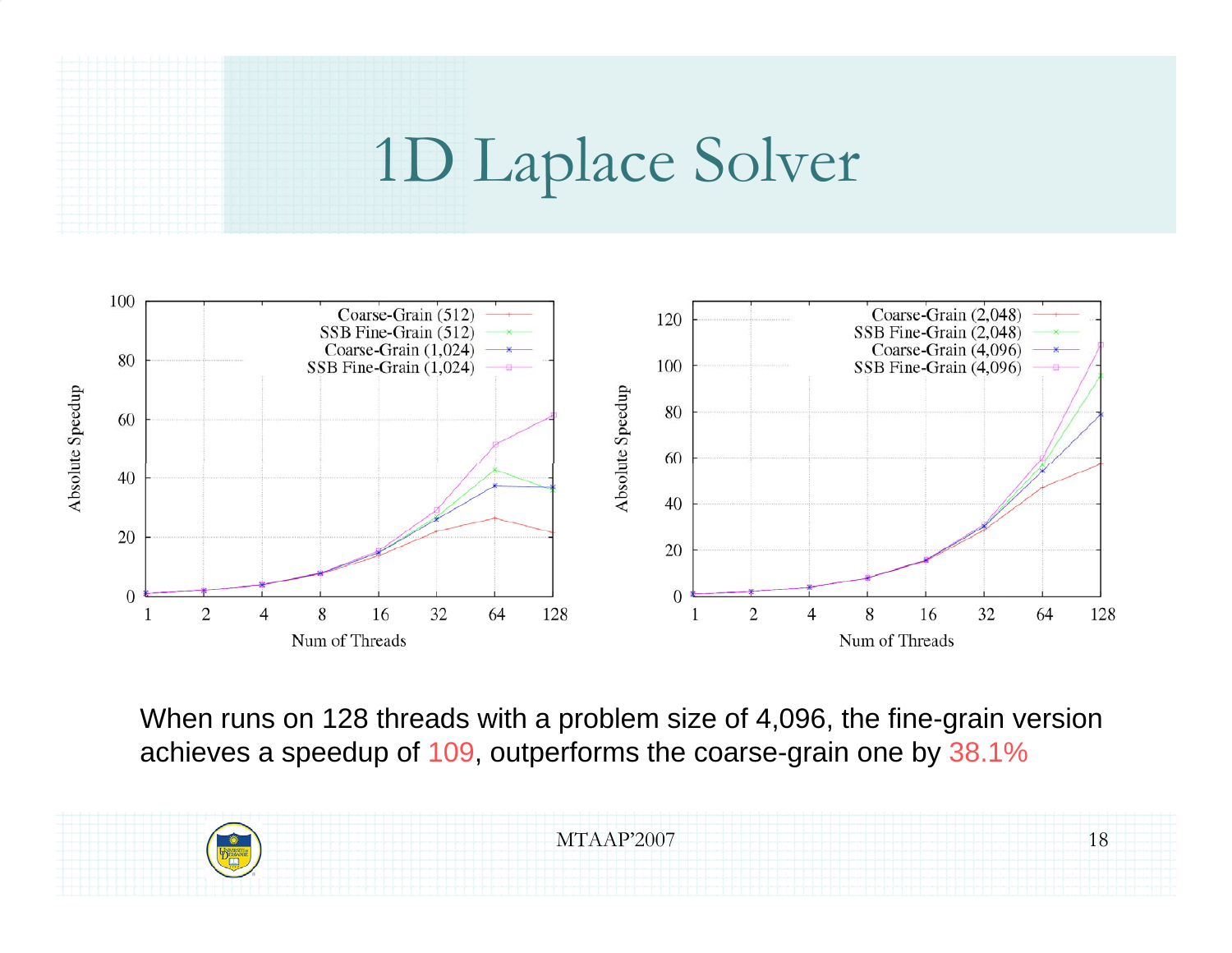#### Linear Recurrence Equations



When runs on 128 threads, with chunk\_size  $= 4$ , fine-grain version outperforms the coarse-grain version by 312%

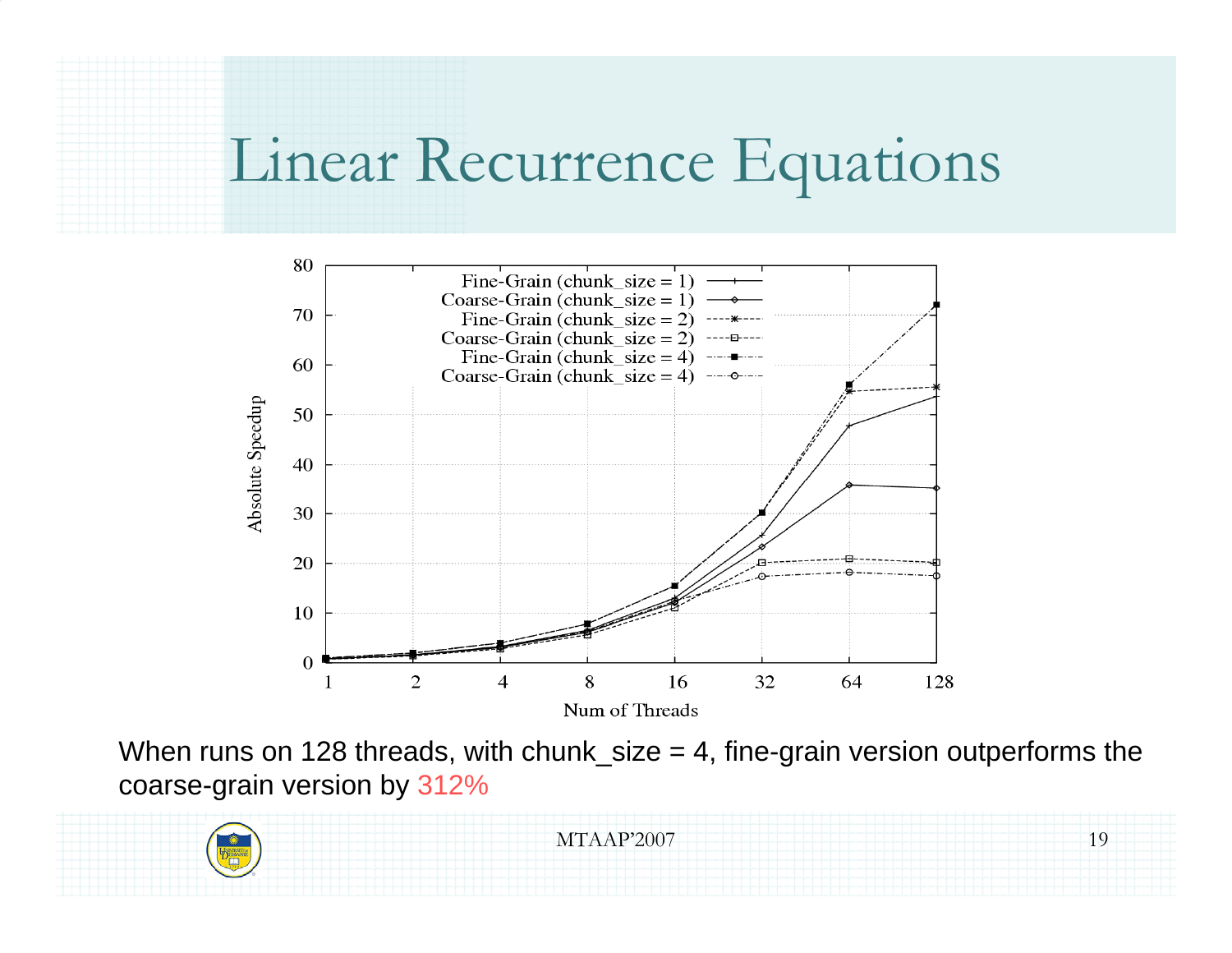### Wavefront Computation



When runs on 128 threads, the fine-grain version achieves a speedup of 104, outperforms the three coarse-grain versions by 94.9%, 192.4%, and 392.7% respectively.

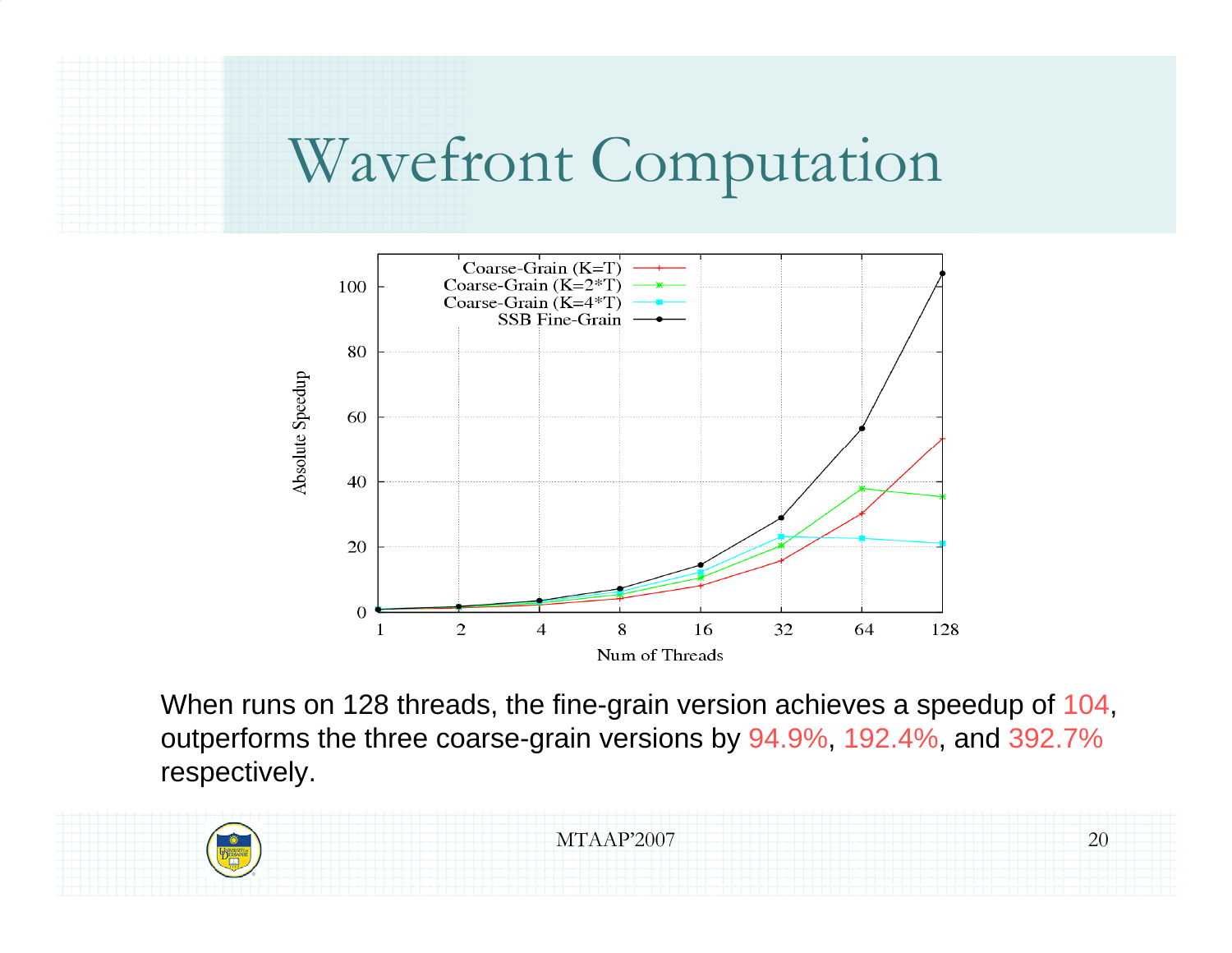#### Conclusion

- We reported our experience on parallelization of three representative scientific application kernels on a manycore architecture: 160-core C64
- We showed that fine-grain sync. can be used to enforce RAW data dependency among threads, and avoid unnecessary waiting and global communication due to the use of coarse-grain barrier
- Significant performance benefit can be observed when number of threads are large

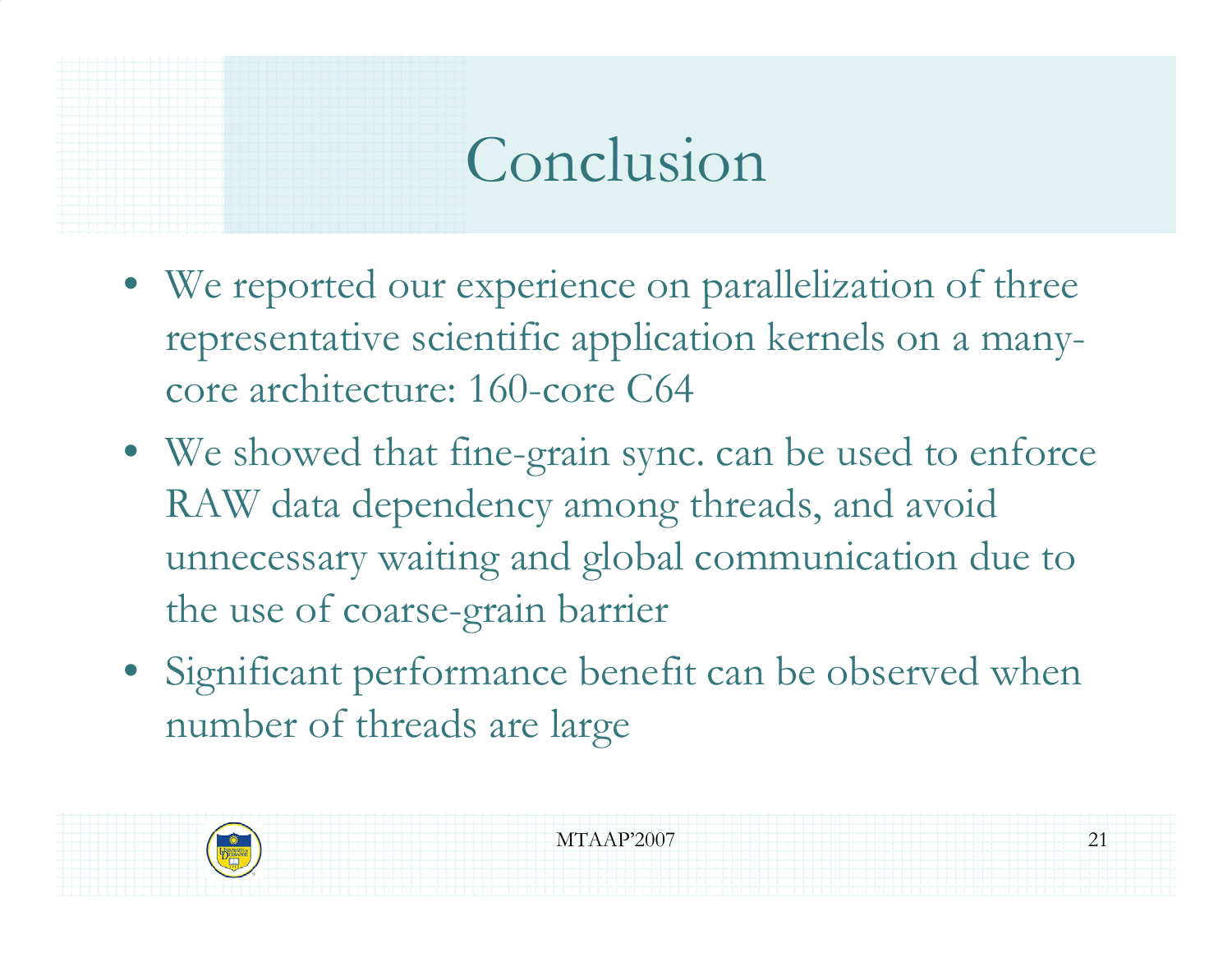# Acknowledgement

- Monty Denneau, architect of IBM C64
- Support from IBM, ETI, DoD, DoE (DE-FC02-01ER25503), NSF (CNS-0409332), and other government sponsors
- CAPSL group at University of Delaware
- Special thanks to Vugranam C. Sreedhar (IBM), Ioannis Venetis, and Juan del Cuvillo
- Thanks for feedback from anonymous reviewers